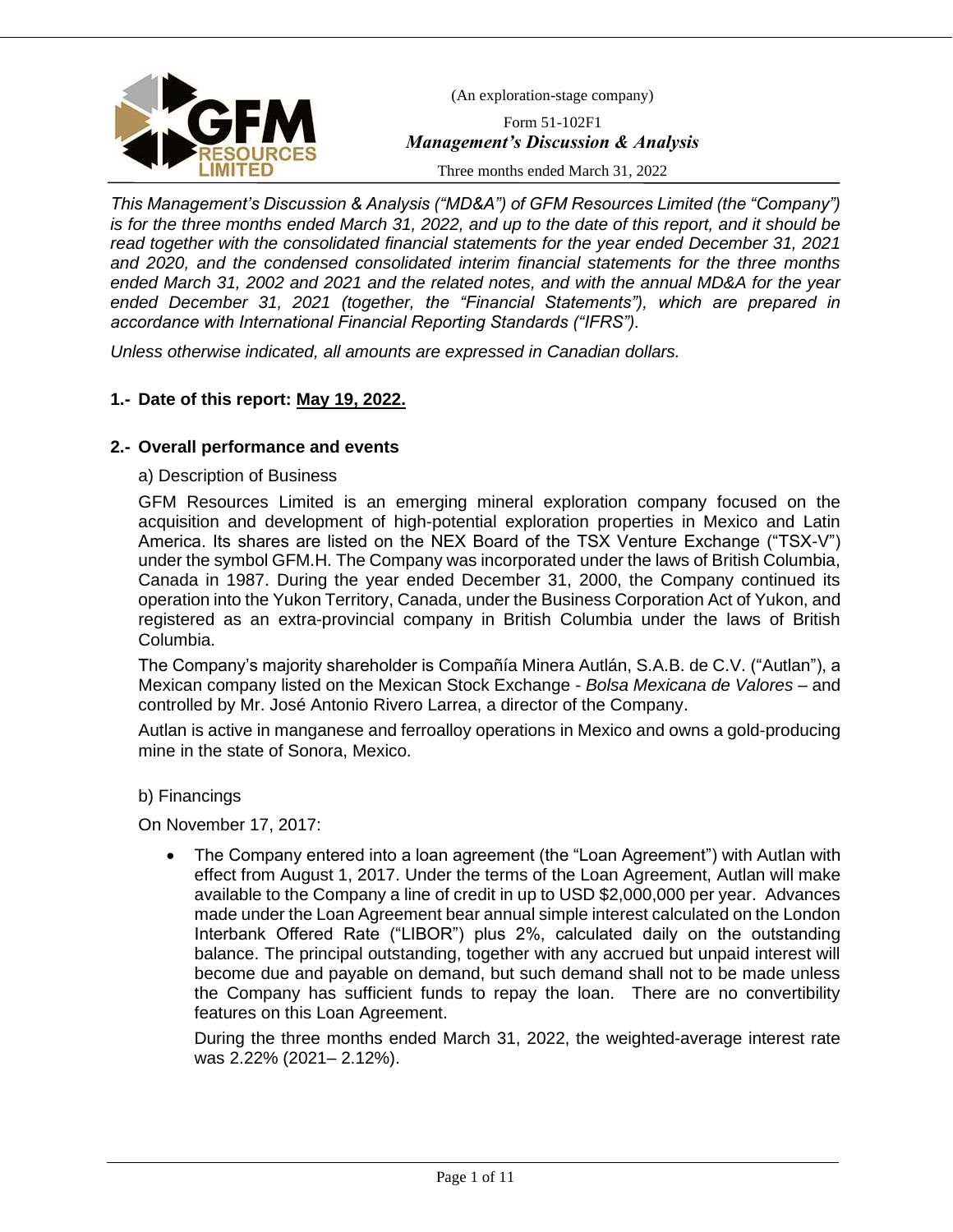

(An exploration-stage company) Form 51-102F1

# *Management's Discussion & Analysis*

Three months ended March 31, 2022

• The Company's Mexican subsidiary GFM Resources de Mexico, S.A. de C.V. (the "Subsidiary) entered into a separate loan agreement with Autlan (the "Subsidiary Agreement"), with retroactive effect from August 1, 2017. Under the terms of the Subsidiary Agreement, Autlan will make available to the Subsidiary a line of credit in up to MXN \$40,000,000 (approximately USD \$2,000,000) per year. Advances made under the Subsidiary Agreement bear annual simple interest calculated on the Bank of Mexico's inter-bank loan rate (TIIE for its acronym in Spanish – *Tasa de Interés Interbancaria de Equilibrio*) plus 2%, calculated daily on the outstanding balance. The Subsidiary Agreement has a term of two years, which can be extended upon agreement of the parties. There are no convertibility features on this Subsidiary Agreement. During the three months ended March 31, 2022, the weighted-average interest rate was 8.01% (2021 – 6.37%).

The following table summarizes the new loans with Autlan (expressed in Canadian dollars):

|                             | Principal |         | Interest   |           | Mexican<br><b>IVA</b><br>value-<br>added tax<br>(net) | Total     |
|-----------------------------|-----------|---------|------------|-----------|-------------------------------------------------------|-----------|
|                             |           | accrued | repaid     | net       |                                                       |           |
|                             | \$        | \$      | \$         | \$.       | \$                                                    | \$        |
| Balance, December 31, 2020  | 917,963   | 107,058 | (85, 216)  | 21,842    | 2,574                                                 | 942,379   |
| Loan Agreement              | 89,166    | 3,301   | (5,800)    | (2, 499)  |                                                       | 86,667    |
| Subsidiary Agreement        |           | 5,444   | (15,951)   | (10, 507) | (2, 552)                                              | (13,059)  |
| Foreign exchange adjustment | (22, 301) | 126     | (313)      | (187)     | (22)                                                  | (22, 510) |
| Balance, March 31, 2021     | 984,828   | 115,929 | (107, 280) | 8,649     |                                                       | 993,477   |
| Loan Agreement              | 160,870   | 11,502  | (14, 939)  | (3, 437)  |                                                       | 157,433   |
| Subsidiary Agreement        |           | 17,275  | (10, 872)  | 6,403     | (1,740)                                               | 4,663     |
| Foreign exchange adjustment | 10,066    | (660)   | 990        | 330       | 3,652                                                 | 14,048    |
| Balance, December 31, 2021  | 1,155,764 | 144,046 | (132, 101) | 11,945    | 1,912                                                 | 1,169,621 |
| Loan Agreement              | 38,031    | 4,631   |            | 4,631     |                                                       | 42,662    |
| Subsidiary Agreement        |           | 6,780   | (11, 841)  | (5,061)   | (1,895)                                               | (6,956)   |
| Foreign exchange adjustment | (8, 344)  | 1,380   | (1, 432)   | (52)      | (17)                                                  | (8, 413)  |
| Balance, March 31, 2022     | 1,185,451 | 156,837 | (145,374)  | 11,463    | ۰                                                     | 1,196,914 |

During the three months ended March 31, 2022, the Company repaid to Autlan all of the remaining interest that was outstanding as at December 31, 2021.

Subsequent to March 31, 2022, the Company received \$70,951 (USD \$55,000) pursuant to the Loan Agreement.

c) Board of Directors and Officers

As at the date of this MD&A, the following are the Directors and Officers of the Company:

| José Antonio Rivero Larrea | Director, Chairman of the Board                 | (Mexico)    |
|----------------------------|-------------------------------------------------|-------------|
| Esteban Rivero González    | Director, President and Chief Executive Officer | (Mexico)    |
| James Robertson, P.Eng.    | Director, Audit Committee Chair                 | (Vancouver) |
| Horacio Alcocer            | Director                                        | (Mexico)    |
| Salvador Miranda           | Chief Financial Officer & Corporate Secretary   | (Vancouver) |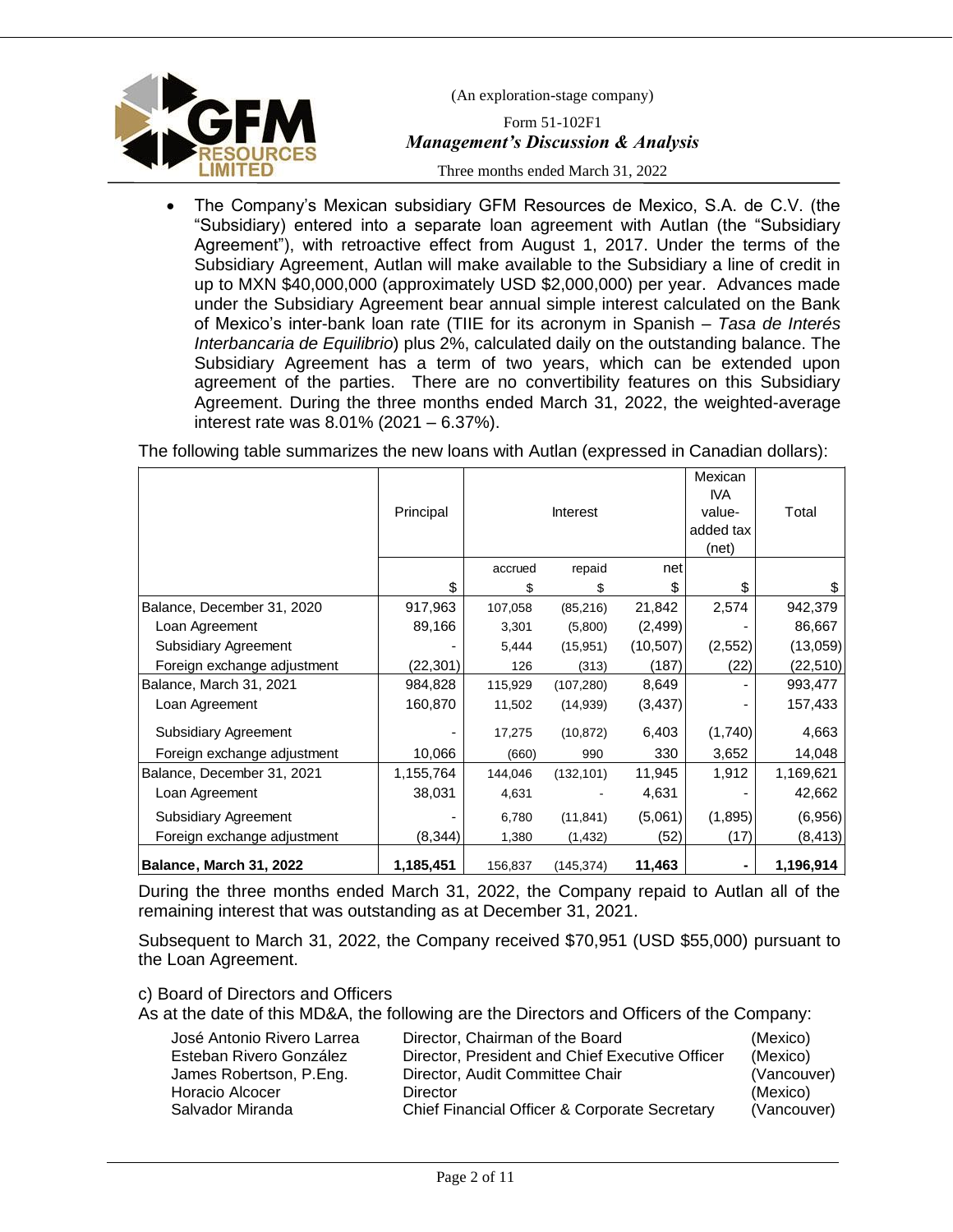

Form 51-102F1 *Management's Discussion & Analysis*

Three months ended March 31, 2022

# d) Mineral exploration

# *La Casita, Durango, Mexico*

On May 13, 2008, the Company entered into a formal Purchase and Sale Agreement (the "Property Agreement") to acquire from Grupo Ferrominero, S.A. de C.V. ("Grupo", a company controlled by a director of the Company) the "La Casita" mineral property, formerly known as El Rodeo property ("the Acquisition") in the State of Durango, Mexico, consisting of three mineral claims.

The Company is keeping the property under care and maintenance, with related costs charged to the consolidated statement of income (loss). The conclusions from earlier exploration programs on the property indicated that further exploration would be merited. The Company is analyzing different possibilities for this property, as well as considering other mineral properties as possible acquisition targets.

### *Dany II, Guanajuato, Mexico*

During the year ended December 31, 2019, the Company issued a bid to the Mexican mining authorities for the potential acquisition of the Dany II concession in the state of Guanajuato, Mexico. The Company's majority shareholder, Autlan, owns other concessions in this area. While the bid was successful, the Mexican Ministry of Mines in Mexico has not issued the concession title. Furthermore, there is no assurance that the Mexican Ministry of Mines will extend issue new concession titles, in which case the Company would attempt to request a refund. If the title is issued, the Company will add this concession to its portfolio of properties for potential exploration.

The following property examination costs and concession payments have been incurred:

|                             |                                  | Prepaid amount           | Expensed                    |       |  |
|-----------------------------|----------------------------------|--------------------------|-----------------------------|-------|--|
|                             | As at                            |                          | Three months ended March 31 |       |  |
|                             | March 31, 2022 December 31, 2021 |                          | 2022                        | 2021  |  |
|                             |                                  |                          |                             |       |  |
|                             |                                  |                          |                             |       |  |
| La Casita - concession fees | 6,995                            | $\overline{\phantom{0}}$ | 6,882                       | 6,457 |  |
|                             |                                  |                          |                             |       |  |
|                             | 6,995                            |                          | 6,882                       | 6,457 |  |

The Company drew down on its Loan Agreement for these payments.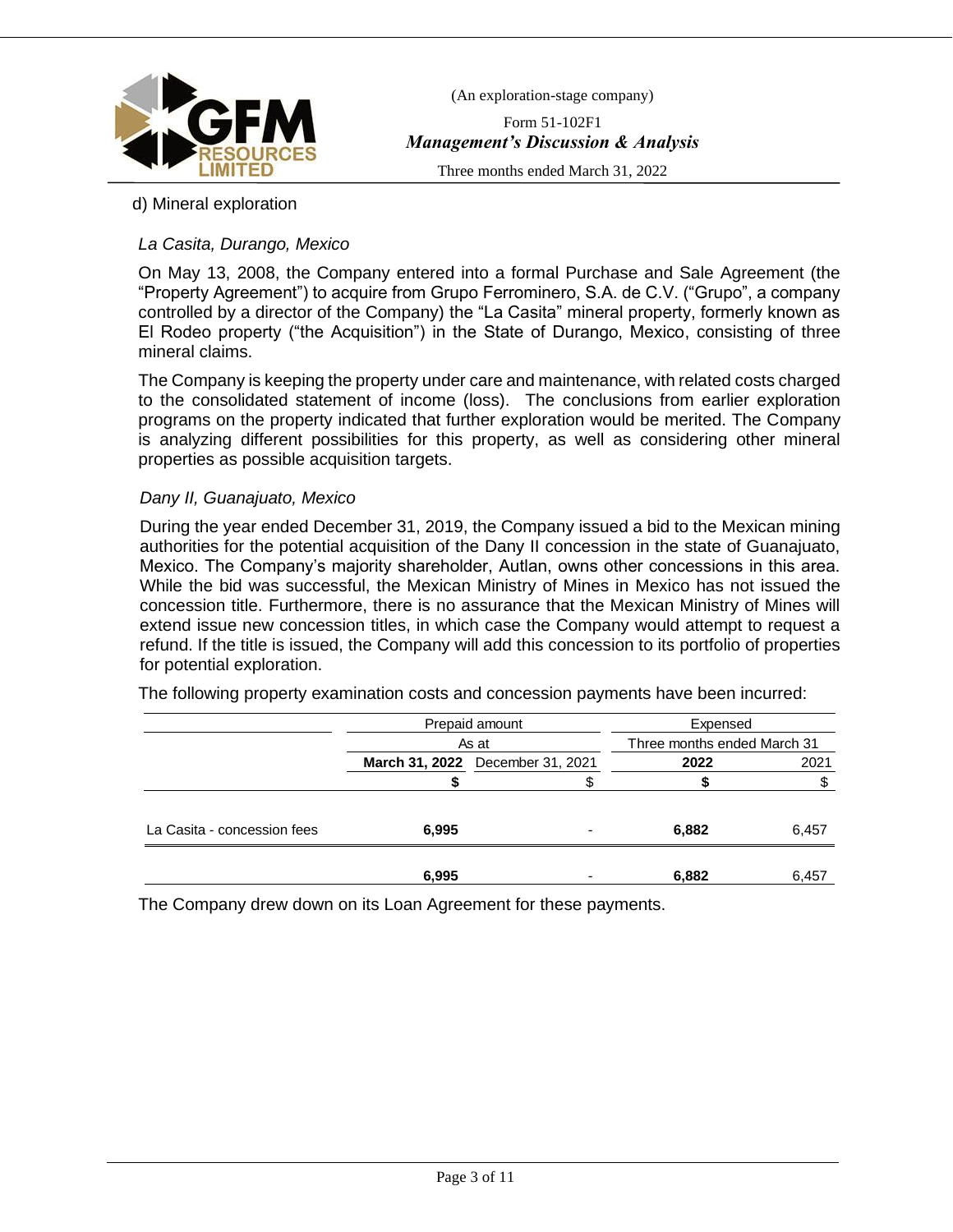

Form 51-102F1 *Management's Discussion & Analysis*

Three months ended March 31, 2022

# **3.- Results of operations**

a) Year-to-date:

|                                                                       | Three months ended March 31 |          |          |          |          |
|-----------------------------------------------------------------------|-----------------------------|----------|----------|----------|----------|
|                                                                       | 2022                        | $%$ of   | 2021     | $%$ of   |          |
|                                                                       | \$                          | expenses | \$       | expenses | % change |
| <b>Cash expenses</b>                                                  |                             |          |          |          |          |
| Administration and accounting                                         | 15,000                      | 37.70%   | 15.000   | 42.16%   | $0.00\%$ |
| Audit and legal                                                       | 7,832                       | 19.69%   | 4.440    | 12.48%   | 76.40%   |
| Property examination costs                                            | 6,882                       | 17.30%   | 6,457    | 18.14%   | 6.58%    |
| Directors' fees                                                       | 6.000                       | 15.08%   | 6.000    | 16.86%   | 0.00%    |
| Filing and transfer agent fees                                        | 2,601                       | 6.54%    | 2,532    | 7.11%    | 2.73%    |
| Office and sundry                                                     | 1,467                       | 3.69%    | 1,158    | 3.25%    | 26.68%   |
|                                                                       | 39,782                      | 100.00%  | 35,587   | 100.00%  | 11.79%   |
| Non-cash (income) expenses                                            |                             |          |          |          |          |
| Interest on loans                                                     | 11,411                      |          | 8,745    |          |          |
| Foreign exchange loss (gain)                                          | (11,698)                    |          | (1,401)  |          |          |
| Mexican taxes                                                         | 593                         |          | (3,712)  |          |          |
|                                                                       | 306                         |          | 3,632    |          |          |
| Loss for the period                                                   | (40,088)                    |          | (39,219) |          |          |
| Exchange differences on translating<br>foreign operations, net of tax | (4,993)                     |          | 14,477   |          |          |
| Total comprehensive loss for the period                               | (45,081)                    |          | (24,742) |          |          |

The significant amounts from the comparative periods were as follows:

- Administration and accounting consists of a monthly fee paid to a company controlled by the Chief Financial Officer of the Company at a monthly rate of \$5,000.
- Audit and legal fees increased due to certain legal documentation required by the Company's Mexican subsidiary during 2022. The Canadian portion of these expenses were consistent with those of the prior year.
- Property examination costs relate to the maintenance of the La Casita concessions, as detailed in the prior section, and are consistent with those of the prior year, with minor variations due to reexpression in Canadian dollars.
- Directors' fees: a monthly stipend is paid to a director of the Company in his capacity of Chair of the Audit Committee. This fee was \$2,000 per month.
- Filing fees were include transfer agent and quarterly fees paid to the TSX Venture Exchange, and they were consistent with those of the same period of the prior year.
- **Office expenses were also similar as those incurred in the comparative period.**
- **.** Interest related to the Loan Agreement and Subsidiary agreement are described above in Section 2(b). All interest accrued to December 31, 2021, was repaid by the date of this MD&A, as indicated on Section 3, above.
- Foreign exchange rates have been very volatile during the current period due to Covid-19, affecting both the foreign exchange loss and the exchange differences on translating foreign operations.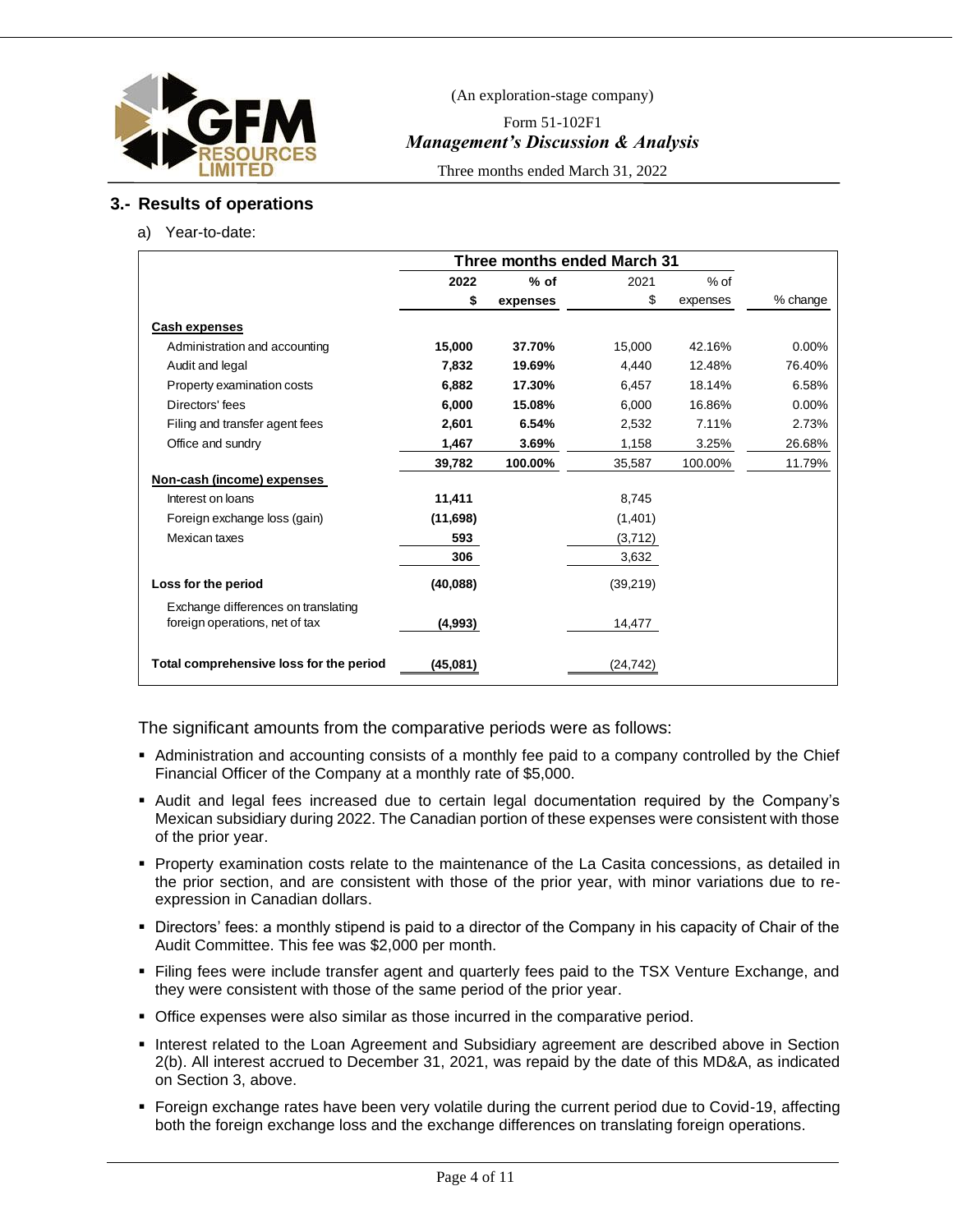

Form 51-102F1 *Management's Discussion & Analysis*

Three months ended March 31, 2022

# **4.- Summary of quarterly results:**

|                                   | Quarter ended (three-month figures) (\$) |               |               |             |            |            |            |            |
|-----------------------------------|------------------------------------------|---------------|---------------|-------------|------------|------------|------------|------------|
|                                   | 31-Mar                                   | 31-Dec        | 30-Sep        | 30-Jun      | 31-Mar     | 31-Dec     | 30-Sep     | $30 - Jun$ |
|                                   | 2022                                     | 2021          | 2021          | 2021        | 2021       | 2020       | 2020       | 2020       |
| Loss before other expenses        | (28, 084)                                | (32, 792)     | (51, 351)     | (39, 926)   | (34, 186)  | (8, 284)   | (32, 977)  | (25,097)   |
| Per share, basic and diluted      | (0.00)                                   | (0.00)        | (0.00)        | (0.00)      | (0.00)     | (0.00)     | (0.00)     | (0.00)     |
| Loss for the period               | (40,088)                                 | (44, 832)     | (60, 954)     | (51, 840)   | (39, 219)  | (61, 047)  | (41, 453)  | (34, 345)  |
| Per share, basic and diluted      | (0.00)                                   | (0.00)        | (0.00)        | (0.00)      | (0.00)     | (0.00)     | (0.00)     | (0.00)     |
| Other comprehensive income (loss) | (4,993)                                  | 414           | 937           | (4, 816)    | 14,477     | (20, 792)  | (6,039)    | 5,172      |
| Per share, basic and diluted      | (0.00)                                   | 0.00          | 0.00          | (0.00)      | 0.00       | (0.00)     | (0.00)     | 0.00       |
| Total comprehensive loss          | (45,081)                                 | (44, 418)     | (60, 017)     | (56, 656)   | (24, 742)  | (81, 839)  | (47, 492)  | (29, 173)  |
| Per share, basic and diluted      | (0.00)                                   | (0.00)        | (0.00)        | (0.00)      | (0.00)     | (0.00)     | (0.00)     | (0.00)     |
| Total assets                      | 35,867                                   | 42,087        | 41,059        | 20,784      | 37,158     | 7,258      | 76,642     | 48,005     |
| Total liabilities                 | 1,226,521                                | 1,187,660     | 1,142,214     | 1,061,922   | 1,021,640  | 966,998    | 954,543    | 878,414    |
| Shareholders' deficiency          | (1, 190, 654)                            | (1, 145, 573) | (1, 101, 155) | (1,041,138) | (984, 482) | (959, 740) | (877, 901) | (830, 409) |
| <b>Cash dividends declared</b>    | Nil                                      | Nil           | Nil           | Nil         | Nil        | Nil        | Nil        | Nil        |

The loss for the first quarter of 2022 is very consistent with that one of the same period in 2021, as explained in detail in Section 3.

Cash expenses in the last quarter of 2021 were consistent with those of the last quarter of 2020. The higher net loss in 2020 was due to the write-down of Mexican taxes taking place all in that quarter, rather than on a quarterly basis as was done in 2021.

While cash expenses during the third quarter of 2021 were consistent with those of the third quarter of 2020, the larger loss for the period is mostly driven by foreign exchange adjustments required to state in Canadian dollars amounts booked in either U.S. dollars for the Loan Agreement, or in Mexican pesos for amounts related to the Mexican subsidiary.

During the second quarter of 2021, the Company incurred the costs of preparing its annual general meeting of shareholders. The legal fees related to this annual meeting were higher than those during the June 2020 quarter. A credit note was provided for the third quarter of 2021 to correct this.

Activities during the first quarter of 2021 were lower as compared to the prior year's March 31 quarter.

During the final quarter of 2020, while general activities resulted in lower losses before taxes than in the prior year's last quarter, the write-off of Mexican taxes took place during the last quarter resulting in a higher loss for the period.

During the September 2020 quarter, the Company held its annual general meeting of shareholders, with associated costs.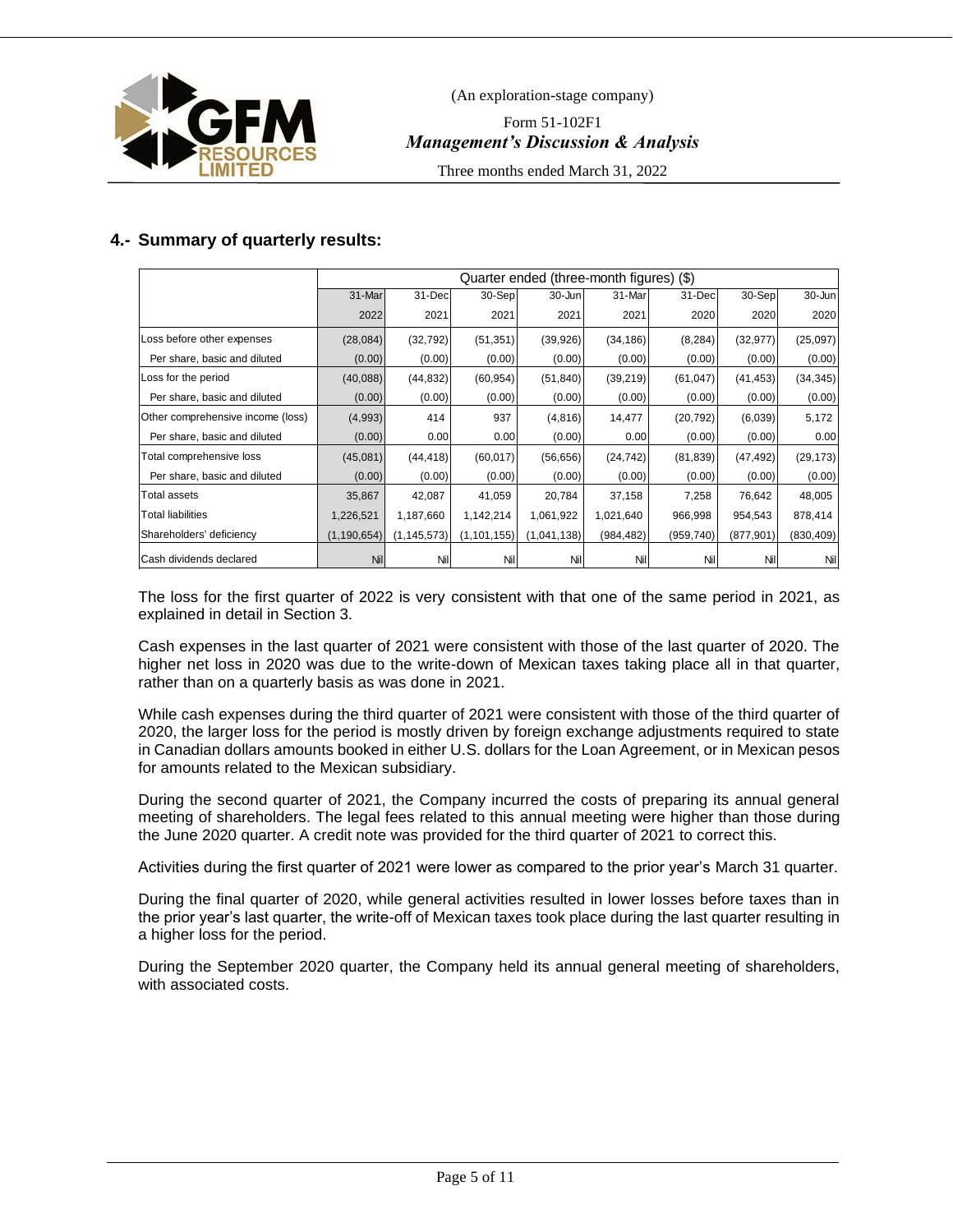

Form 51-102F1 *Management's Discussion & Analysis*

Three months ended March 31, 2022

# **5.- Liquidity and working capital**

|                                          | March 31, 2022 | December 31, 2021 |
|------------------------------------------|----------------|-------------------|
|                                          | \$             |                   |
| Cash and cash equivalents                | 26,051         | 39,547            |
| Accounts receivable (Canadian GST)       | 1,217          | 789               |
| <b>Total liquidity</b>                   | 27,268         | 40,336            |
| Prepaid expenses and deposits            | 1,604          | 1,751             |
| Advance payment of mineral concessions   | 6,995          |                   |
| Accounts payable and accrued liabilities | (21, 984)      | (18,039)          |
| Amounts due to related parties           | (7,623)        |                   |
| Loans with related party                 | (1, 196, 914)  | (1, 169, 621)     |
| Working capital deficiency:              | (1, 190, 654)  | (1,145,573)       |

Given the present level of ongoing obligations and expenses, the Company must rely on the continued financial support from Autlan in order to meet its operational obligations for the foreseeable future.

# **6.- Capital resources**

The Company's ability to raise additional funds from the equity markets will largely depend upon general market conditions, and the Company's ability to acquire new properties and to achieve certain exploration milestones. In order to attain these objectives and to meet its operational obligations, the Company will continue to rely on the financial support from Autlan. There can be no assurance the Company will be successful in achieving these goals and, accordingly, there is a material uncertainty casting significant doubt about the Company's ability to continue as a going concern.

# *Covid-19 Pandemic*

The COVID-19 pandemic has negatively impacted global financial markets and may continue to do so. The economic viability of the Company's business plan is impacted by its ability to obtain financing, and global economic conditions impact the general availability of financing through public and private debt and equity markets, as well as through other avenues.

In addition, as the health and safety of the Company's employees, contractors, visitors, and stakeholders are the Company's top priority, the Company will monitor developments with respect to COVID-19, both globally and within its operating jurisdictions, and will implement any such changes to its business as may be deemed appropriate to mitigate any potential impacts to its business and the stakeholders. Such changes may include, but are not limited to, temporary closures of the Company's site exploration activities or offices and deviations from the timing and nature of exploration plans.

The Company would take the necessary measures to renegotiate, if required, any contractual obligations with respect to potential exploration and other expenses. The Company will also examine the internal controls required for a secure operation of its computer and other electronic resources for operation from a remote location.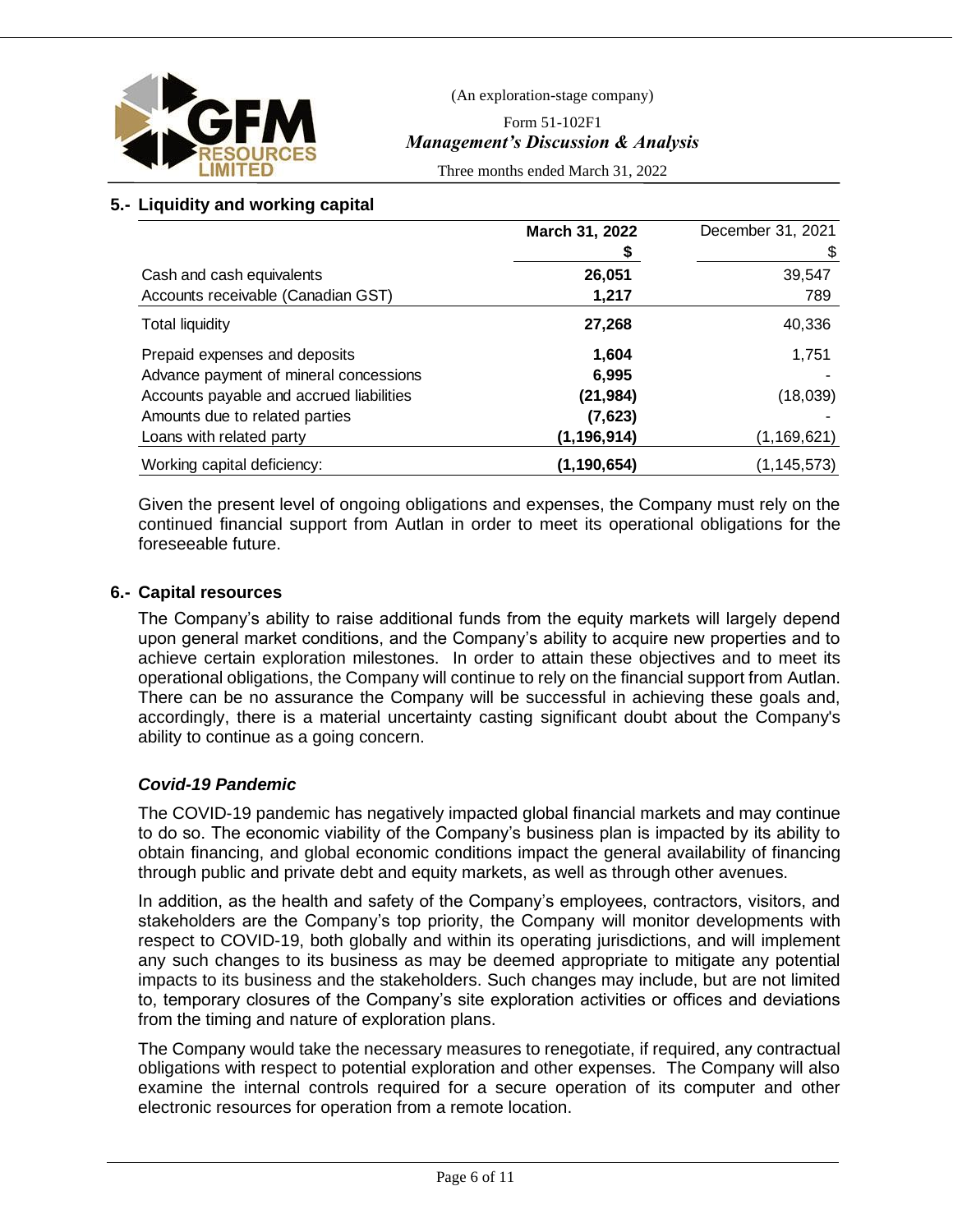

Form 51-102F1 *Management's Discussion & Analysis*

Three months ended March 31, 2022

# **7.- Off-balance sheet arrangements**

There are no off-balance sheet arrangements, and no contingent liabilities or other obligations.

# **8.- Transactions with related parties**

The following transactions with related parties took place:

| Three months ended March 31:                                                                                                                                                            | 2022     | 2021   |
|-----------------------------------------------------------------------------------------------------------------------------------------------------------------------------------------|----------|--------|
|                                                                                                                                                                                         | \$       | \$     |
| Management fees paid to InterAmerica Consulting &<br>Development Inc. ("InterAmerica"), a company controlled by<br>Mr. Salvador Miranda, the Chief Financial Officer of the<br>Company: | 15,000   | 15.000 |
| Director's fees paid to Midas Management Inc. ("Midas"), a<br>company controlled by Mr. James Robertson, a director of the<br>Company and chairman of its audit committee:              | 6,000    | 6.000  |
| Advances pursuant to the Loan Agreement (Section 2(b)<br>above):                                                                                                                        | 38,031   | 89,166 |
| Interest accrued on Loan Agreement and Subsidiary<br>Agreement:                                                                                                                         | 11,411   | 8,871  |
| Interest repaid on the Loan Agreement and Subsidiary<br>Agreement (including Mexican value added tax):                                                                                  | (13,736) |        |

# The following amounts were due to related parties:

| As at:                                                                                           | \$        | March 31, 2022 December 31, 2021 |
|--------------------------------------------------------------------------------------------------|-----------|----------------------------------|
| Amounts owed to Autlan pursuant to Loan Agreement:                                               | 841,022   | 810,601                          |
| Amounts owed to Autlan pursuant to Subsidiary<br>Agreement:                                      | 355,892   | 359.020                          |
| Amounts due to InterAmerica in management fees and<br>reimbursable expenses (paid subsequently): | 5,523     |                                  |
| Director's fees owed to Midas (paid subsequently):                                               | 2,100     |                                  |
|                                                                                                  | 1,204,537 | 1,169,621                        |

Management is of the opinion that these transactions have occurred in the normal course of operations, and they are measured at the exchange amount, being the amount of consideration established and agreed to by the transacting parties.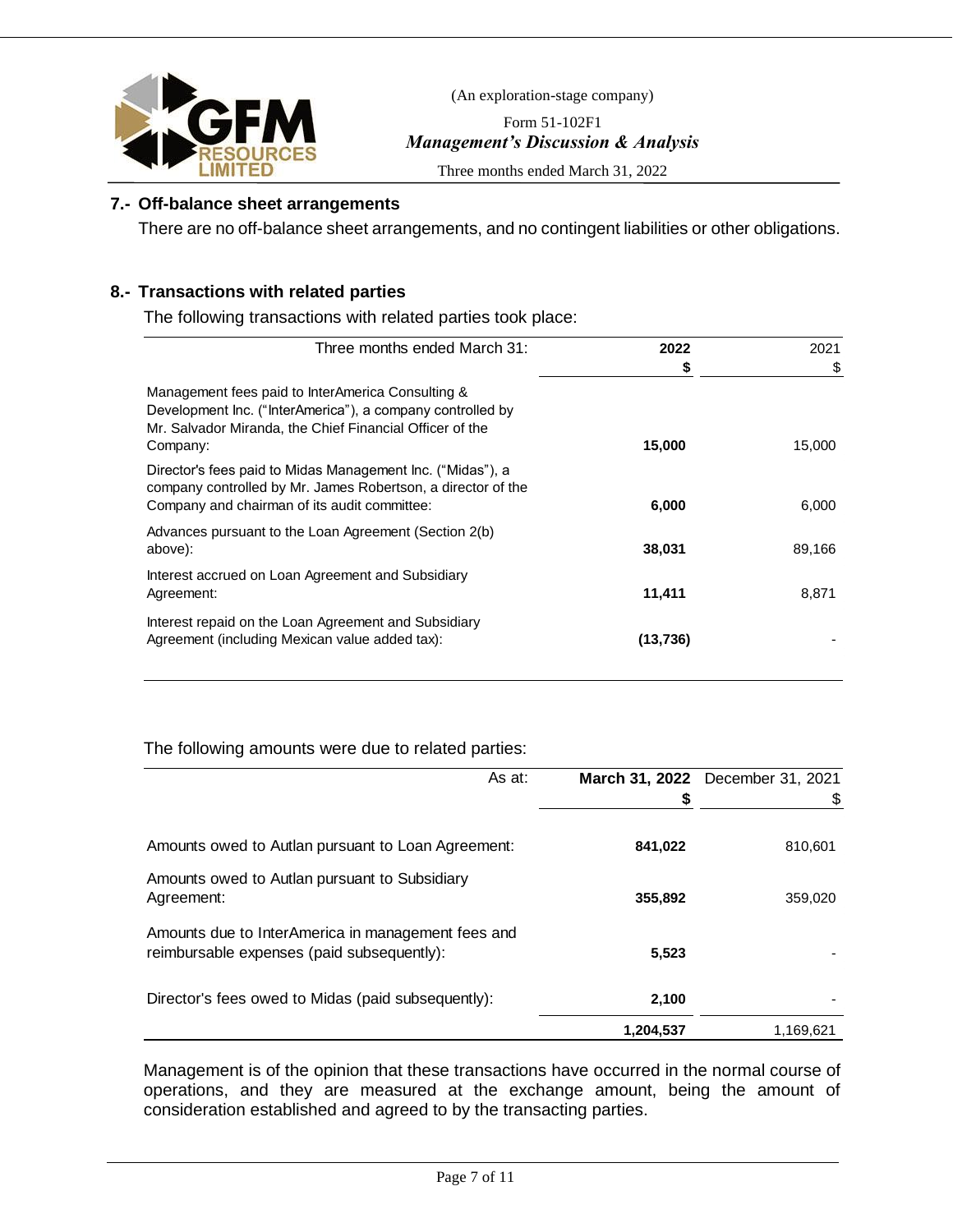

Form 51-102F1 *Management's Discussion & Analysis*

Three months ended March 31, 2022

### **9.- Proposed transactions**

There are no specific proposed transactions as at the date of this MD&A. The Company is examining several properties as potential acquisition targets.

### **10.- Critical accounting estimates and adoption of new accounting standards**

### *Critical accounting estimates*

The preparation of the consolidated financial statements in conformity with IFRS requires management to make judgements, estimates and assumptions that affect the application of accounting policies and the reported amounts of assets, liabilities, income and expenses. On an ongoing basis, management evaluates its judgments and estimates in relation to assets, liabilities, revenue and expenses. Management uses historical experience and various other factors it believes to be reasonable under the given circumstances as the basis for its judgments and estimates. Actual results may differ from these estimates.

#### *Adoption of new accounting standards*

No new accounting standards or IFRS pronouncements were adopted during the three months ended March 31, 2022.

# **11.- Financial instruments**

With the adoption of IFRS 9, the Company has classified cash, accounts receivables, accounts payable and accrued liabilities, value-added tax payable, due to related parties and loans with related party at amortized cost. At present, the Company does not have any FVTPL or FVTOCI financial assets.

The Company's financial instruments are exposed to certain financial risks. The risk exposures and the impact on the Company's financial instruments are summarized below.

### *Currency Risk*

As at March 31, 2022, all of the Company's cash and cash equivalents were held either in Canadian dollars, US dollars or Mexican pesos. The Company incurs expenditures in Canada and Mexico, and as such is exposed to currency risk associated with these costs.

A change in the value of the Mexican peso by 10% relative to the Canadian dollar would affect the Company's working capital by approximately \$38,000 (March 31, 2021 - \$36,000; December 31, 2021 - \$38,000), and its net loss for the period by approximately \$2,000 (2021 - \$2,000).

#### *Interest rate and credit risk*

The Company has cash balances and significant debt owed to a majority shareholder. The Company periodically monitors the investments it makes and is satisfied with the credit ratings of its banks.

The Company is not exposed to interest rate risk, as its convertible loan instrument is subject to fixed interest rates. The Company exposed to interest rate risk on its loans with a related party as detailed in Note 6. A change 1% change in interest rate would affect the interest by approximately \$4,600 based on the principal outstanding as at March 31, 2022

#### *Liquidity risk*

The Company will depend on the advances provided by Autlan through the Loan Agreement and the Subsidiary Agreement. The liquidity risk relates to the low cash position and the dependence on these advances. See Note 1 to the Financial Statements for further discussion regarding liquidity risks.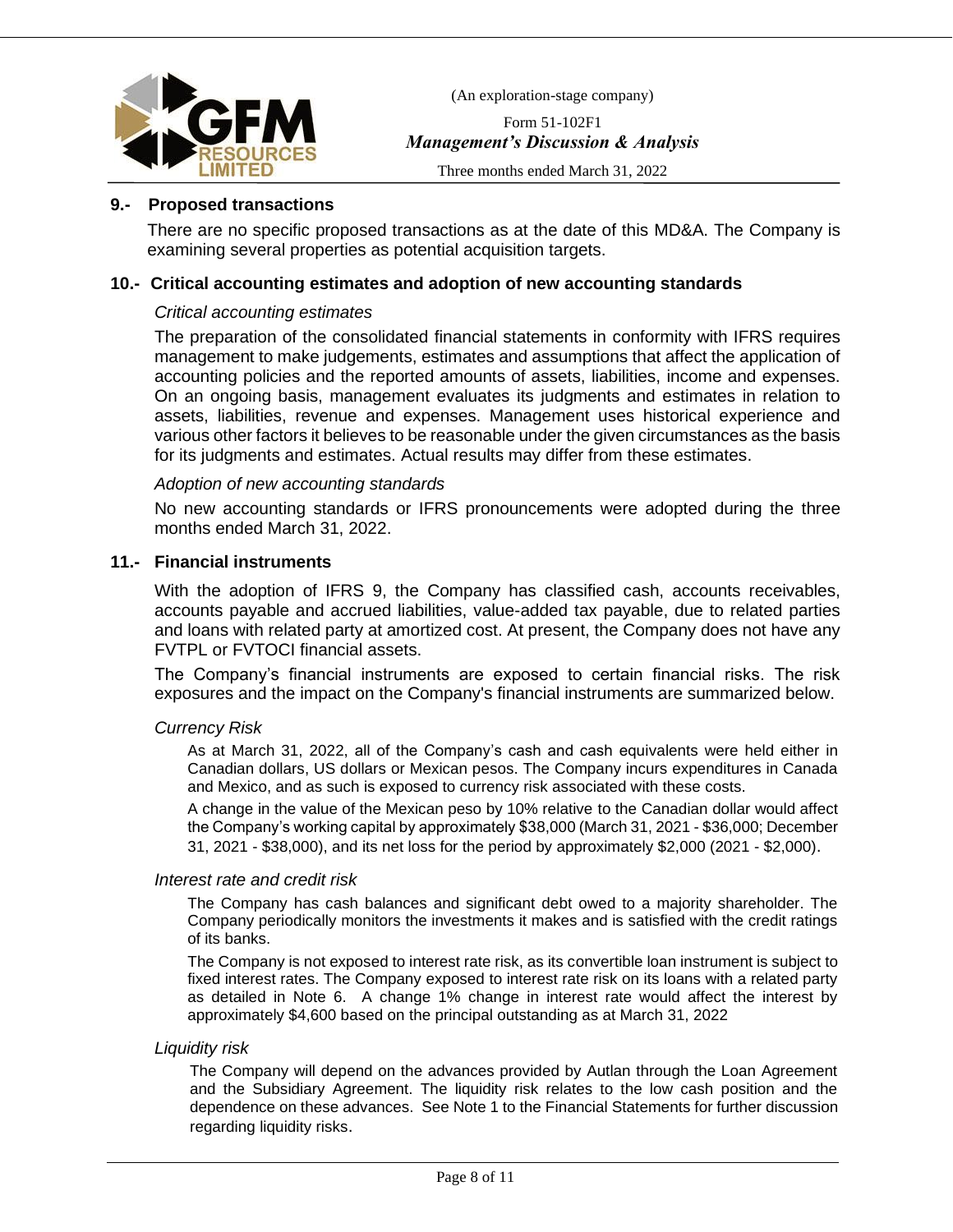

Form 51-102F1 *Management's Discussion & Analysis*

Three months ended March 31, 2022

# **12.- Management's responsibility over financial information**

The Company's management is responsible for presentation and preparation of the quarterly and annual consolidated financial statements and the MD&A. These financial statements have been prepared in accordance with IFRS.

The MD&A has been prepared in accordance with the requirements of securities regulators, including National Instrument 51-102 of the Canadian Securities Administrators ("CSA").

The quarterly and annual consolidated financial statements and information in the MD&A necessarily include amounts based on informed judgments and estimates of the expected effects of current events and transactions with appropriate consideration to materiality. In addition, in preparing the consolidated financial information we must interpret the requirements described above, make determinations as to the relevancy of information to be included, and make estimates and assumptions that affect reported information. The MD&A also includes information regarding the impact of current transactions and events, sources of liquidity and capital resources, operating trends, risks and uncertainties. Actual results in the future may differ materially from our present assessment of this information because future events and circumstances may not occur as expected.

# **Disclosure Controls and Procedures**

In connection with National Instrument 52-109 (Certificate of Disclosure in Issuer's Annual and Interim Filings) ("NI 52-109"), the Chief Executive Officer and Chief Financial Officer of the Company have filed a Venture Issuer Basic Certificate with respect to the financial information contained in the condensed consolidated interim financial statements for the three months ended March 31, 2022, and this accompanying MD&A (together, the "Interim Filings").

In contrast to the full certificate under NI 52-109, the Venture Issuer Basic Certificate does not include representations relating to the establishment and maintenance of disclosure controls and procedures and internal control over financial reporting, as defined in NI 52- 109. For further information, the reader should refer to the Venture Issuer Basic Certificates filed by the Company with the Annual Filings on SEDAR at [www.sedar.com.](http://www.sedar.com/)

### **13.- Risk factors.**

Development-stage mineral exploration companies face a variety of risks and, while unable to eliminate all of them, the Company aims at managing and reducing such risks as much as possible.

Few exploration projects successfully achieve development due to factors that cannot be predicted or anticipated, and even one such factor may result in the economic viability of a project being detrimentally impacted such that it is neither feasible nor practical to proceed. The Company closely monitors its activities and those factors that could impact them and employs experienced consulting to assist in its risk management and to make timely adequate decisions.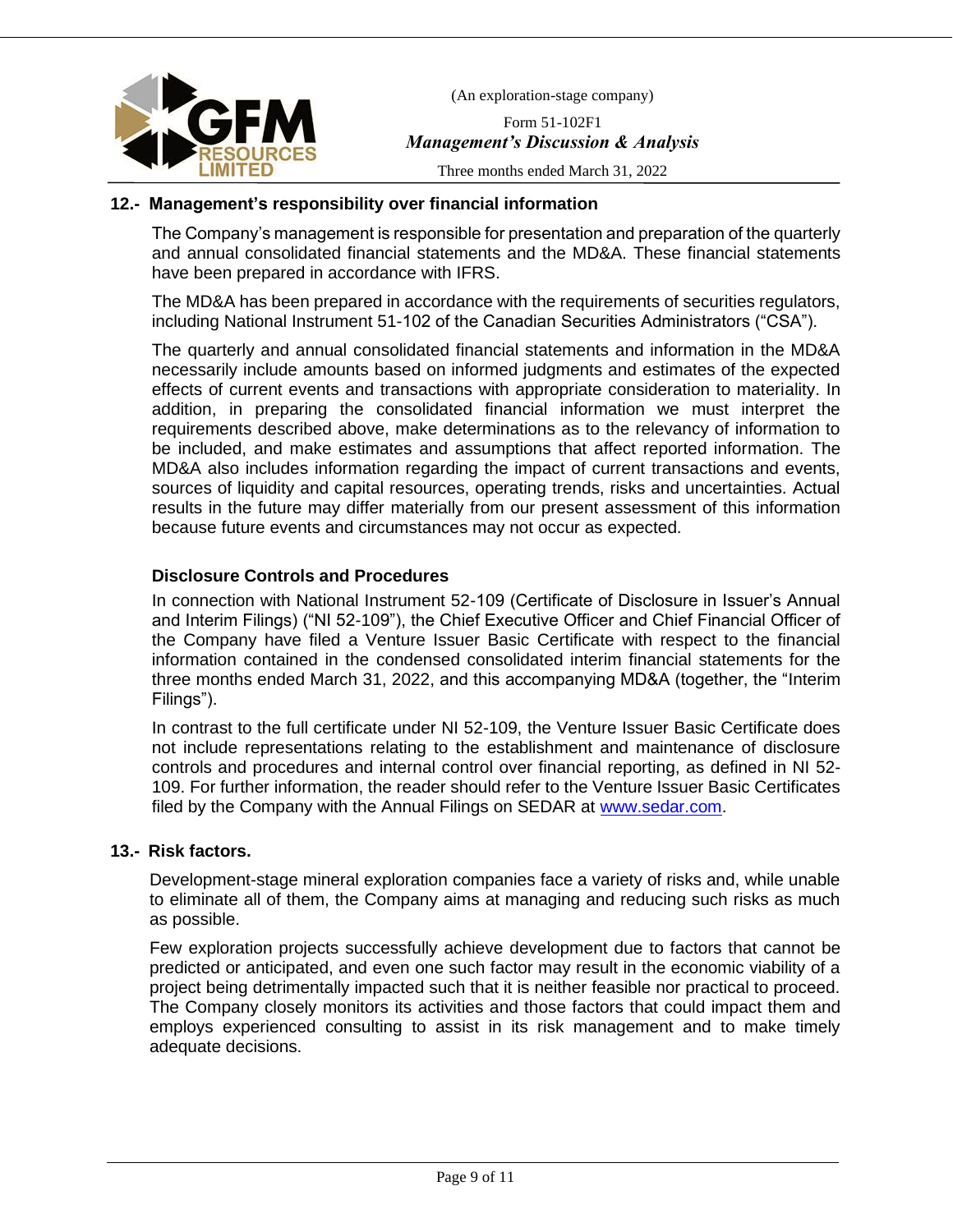

Form 51-102F1 *Management's Discussion & Analysis*

Three months ended March 31, 2022

Title to mineral properties involves certain inherent risks due to the difficulties of determining the validity of certain claims, as well as the potential for problems arising from the frequently ambiguous conveyance history characteristic of many mineral properties. Regarding the properties under the option agreement described in Section 2, Autlan has provided reasonable assurance that its mineral properties' titles are in good standing.

The price of the commodities being explored is also a significant risk factor, as a substantial decline in their price could result in a decision to abandon a specific project.

Environmental laws and regulation could also impact the viability of a project. The Company has ensured that it has complied with these regulations, but there can be changes in legislation outside the Company's control that could also add a risk factor to a project.

At the present time, the Company has no rights to a property of merit, and therefore its ability to raise capital is limited, having to rely on funding provided by Autlan to meet its obligations, including the search for a property of merit.

Finally, operating in a specific country has legal, political and currency risk that must be carefully considered to ensure their level is commensurate to the Company's assessment of the project.

# **14.- Forward-looking statements**

Certain statements made and information contained in this MD&A and elsewhere constitute "forward-looking information" within the meaning of the Ontario Securities Act. Forwardlooking statements are subject to a variety of risks and uncertainties which could cause actual events or results to differ from those reflected in the forward-looking statements, including, without limitation, risks and uncertainties relating to the interpretation of drill results and the estimation of mineral resources, the geology, grade and continuity of mineral deposits, the possibility that future exploration, development results will not be consistent with the Company's expectations, accidents, equipment breakdowns, title matters and surface access, labour disputes, the potential for delays in exploration activities, the potential for unexpected costs and expenses, commodity price fluctuations, currency fluctuations, failure to obtain adequate financing on a timely basis and other risks and uncertainties, including those described under Risk Factors in each MD&A.

In addition, forward-looking information is based on various assumptions including, without limitation, the expectations and beliefs of management, the assumed long-term price of gold, that the Company will receive required permits and access to surface rights, that the Company can access financing, appropriate equipment, and sufficient labour and that the political environment within Mexico will continue to support the development of environmentally safe mining projects. Should one or more of these risks and uncertainties materialize, or should underlying assumptions prove incorrect, actual results may vary materially from those described in forward-looking statements. Accordingly, readers are advised not to place undue reliance on forward-looking statements.